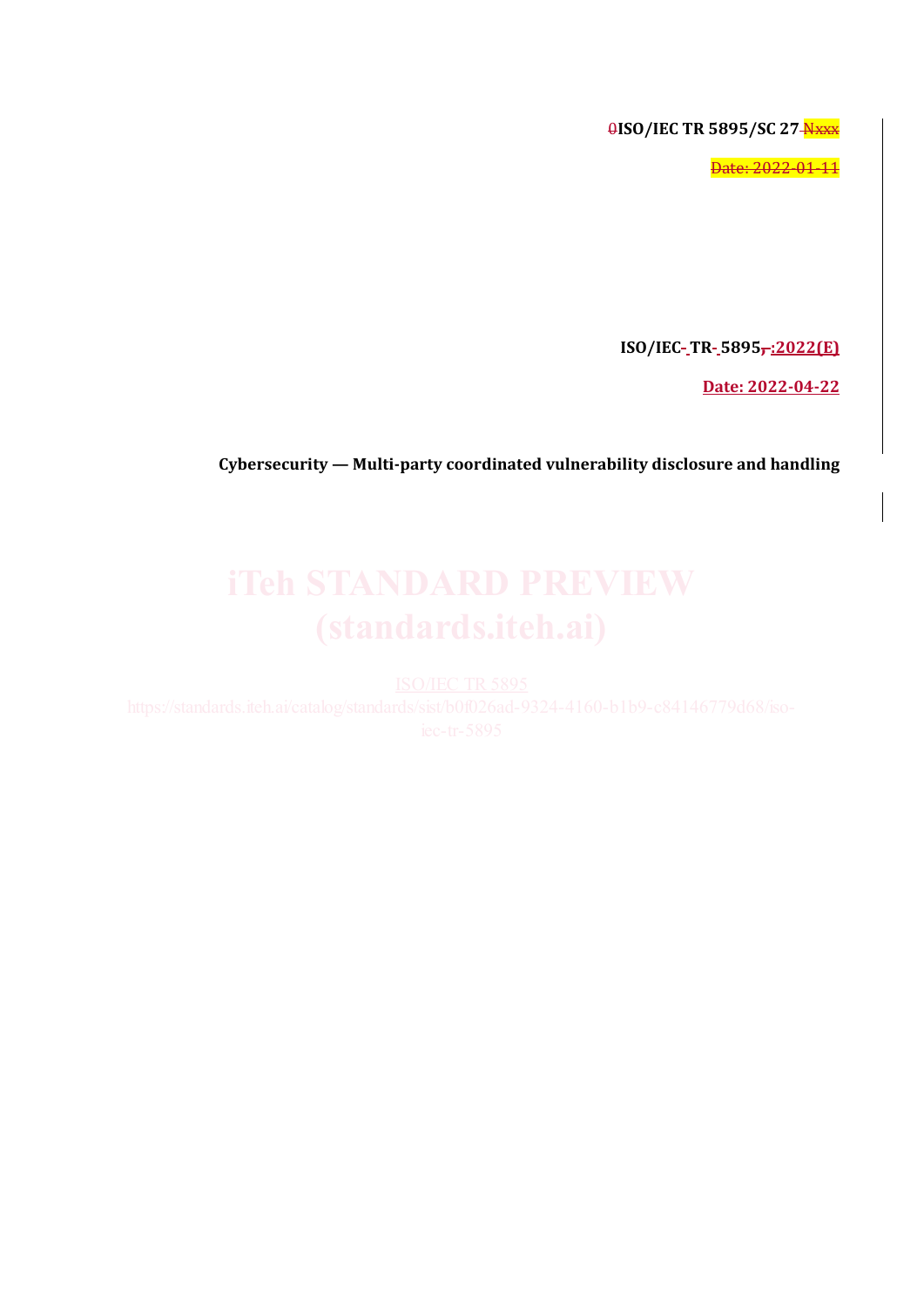## © ISO 2022

All rights reserved. Unless otherwise specified, or required in the context of its implementation, no part of this publication may be reproduced or utilized otherwise in any form or by any means, electronic or mechanical, including photocopying, or posting on the internet or an intranet, without prior written permission. Permission can be requested from either ISO at the address below or ISO's member body in the country of the requester.

ISO copyright office

CP 401 • Ch. de Blandonnet 8

CH-1214 Vernier, Geneva

Phone: +41 22 749 01 11

Email: copyright@iso.org

Website: www.iso.or[gwww.iso.org](http://www.iso.org/)

Published in Switzerland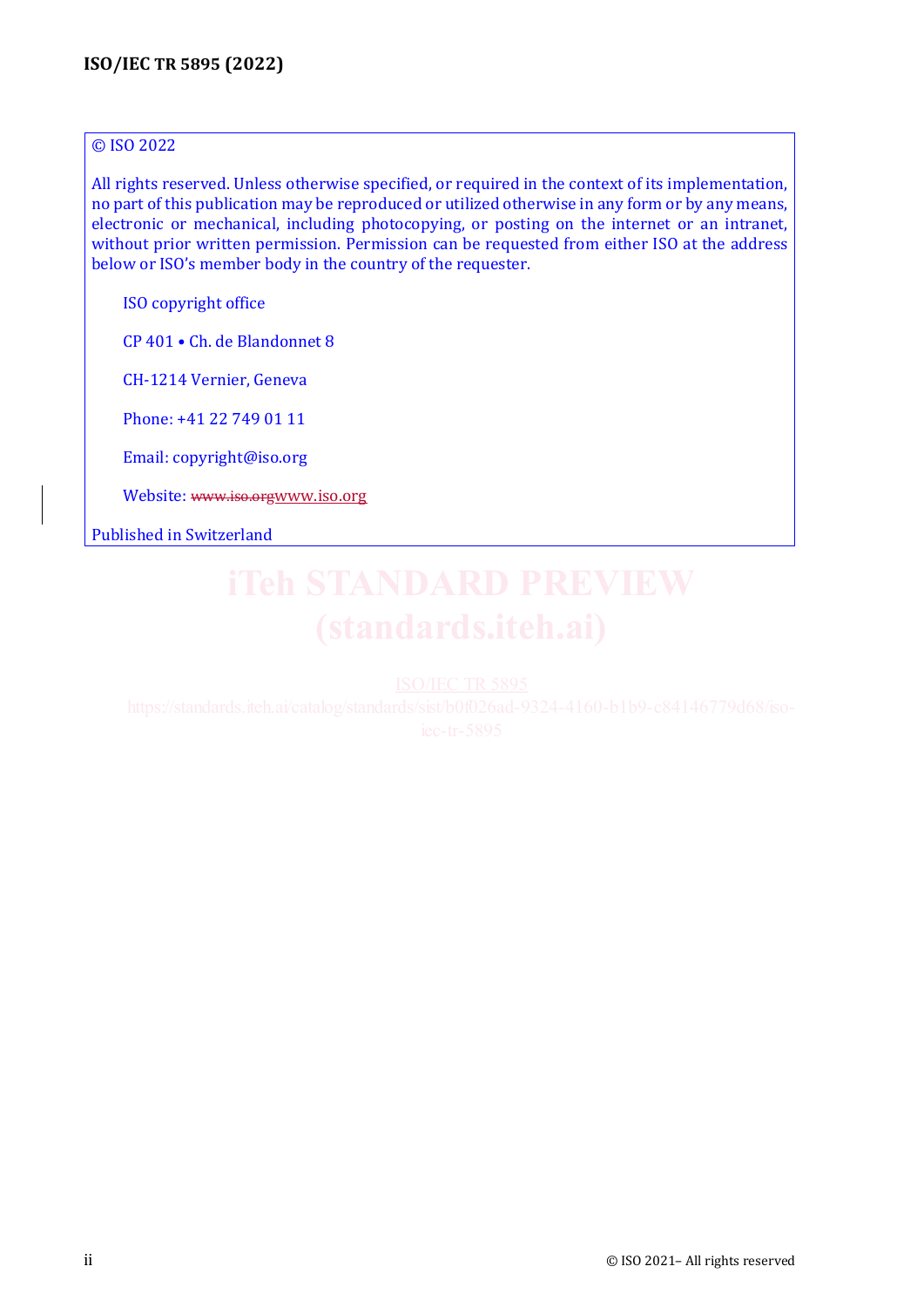# **Contents**

| 1                              |                                                                                                                          |  |
|--------------------------------|--------------------------------------------------------------------------------------------------------------------------|--|
| $\overline{2}$                 |                                                                                                                          |  |
| 3                              |                                                                                                                          |  |
| $\overline{\mathbf{4}}$<br>4.1 |                                                                                                                          |  |
| 4.2                            |                                                                                                                          |  |
| 4.2.1<br>4.2.2                 |                                                                                                                          |  |
| 4.2.3                          |                                                                                                                          |  |
| 5                              |                                                                                                                          |  |
| 5.1                            |                                                                                                                          |  |
| 5.2                            | MPCVD lead by the vendor-coordinator (the owner of the technology                                                        |  |
| 5.3                            |                                                                                                                          |  |
| 6                              |                                                                                                                          |  |
| 6.1                            |                                                                                                                          |  |
| 6.2                            |                                                                                                                          |  |
| 6.2.1<br>6.2.2                 |                                                                                                                          |  |
| 6.2.3                          | Mitigating Vendor and Coordination <b>ERUS ROLL COOPS</b> 2014 01:00 Mitigating Vendor and Coordination <b>ERUS 2016</b> |  |
| 6.3                            |                                                                                                                          |  |
| 6.4                            |                                                                                                                          |  |
| 6.5                            |                                                                                                                          |  |
| 6.6                            |                                                                                                                          |  |
| 7                              |                                                                                                                          |  |
| 7.1<br>7.2                     |                                                                                                                          |  |
| 7.2.1                          |                                                                                                                          |  |
|                                |                                                                                                                          |  |
| 7.3                            |                                                                                                                          |  |
| 7.3.1                          |                                                                                                                          |  |
| 7.3.2                          |                                                                                                                          |  |
| 7.4<br>7.5                     |                                                                                                                          |  |
| 7.6                            |                                                                                                                          |  |
| 8                              |                                                                                                                          |  |
|                                |                                                                                                                          |  |
| 8.2                            |                                                                                                                          |  |
|                                |                                                                                                                          |  |
| 9                              |                                                                                                                          |  |
| 9.1                            |                                                                                                                          |  |
| 9.2                            |                                                                                                                          |  |
|                                |                                                                                                                          |  |

 $\overline{\phantom{a}}$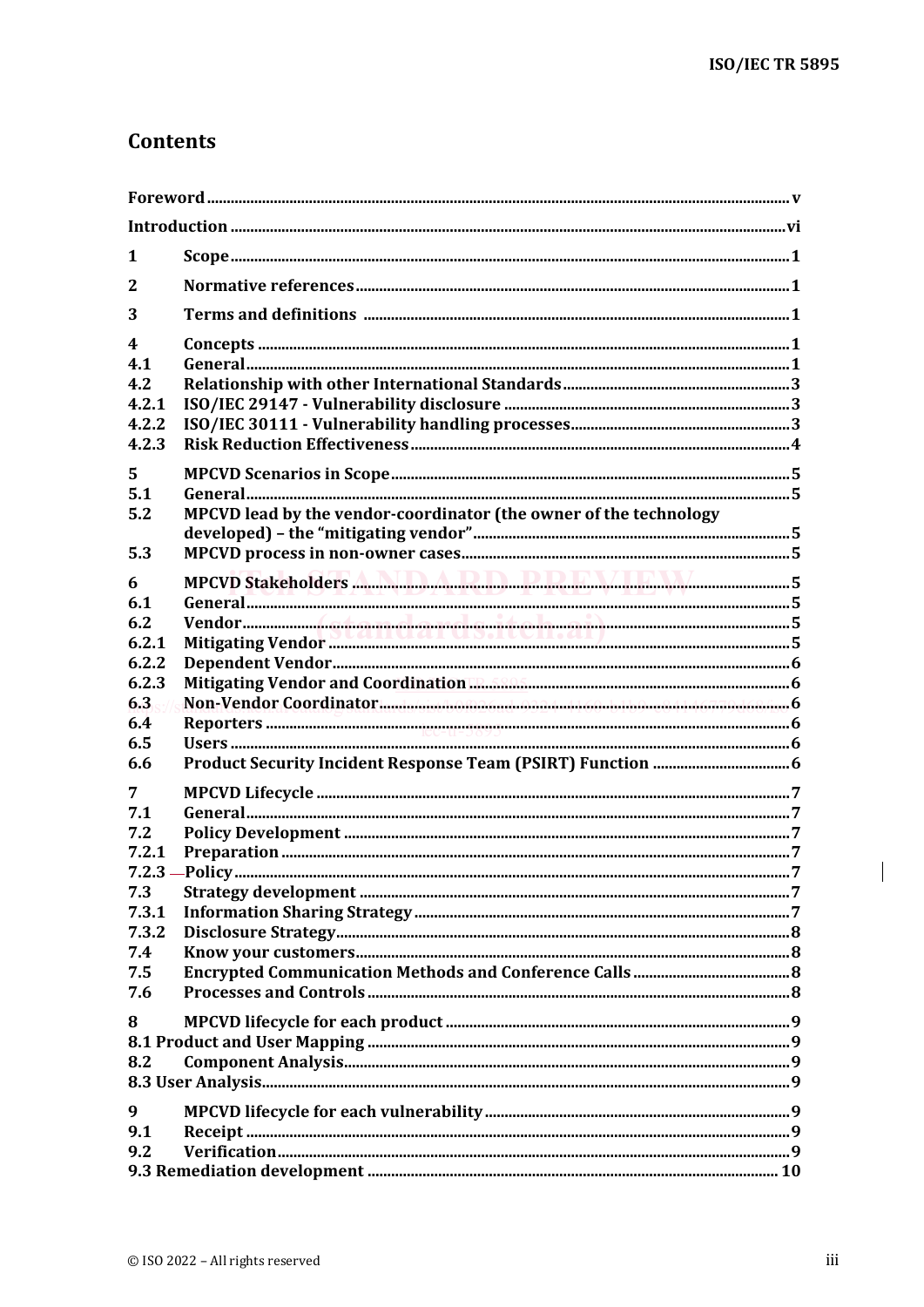## ISO/IEC TR 5895 (2022)

| 9.5 |  |  |  |  |  |
|-----|--|--|--|--|--|
| 9.6 |  |  |  |  |  |
| 10  |  |  |  |  |  |
|     |  |  |  |  |  |
|     |  |  |  |  |  |
|     |  |  |  |  |  |
|     |  |  |  |  |  |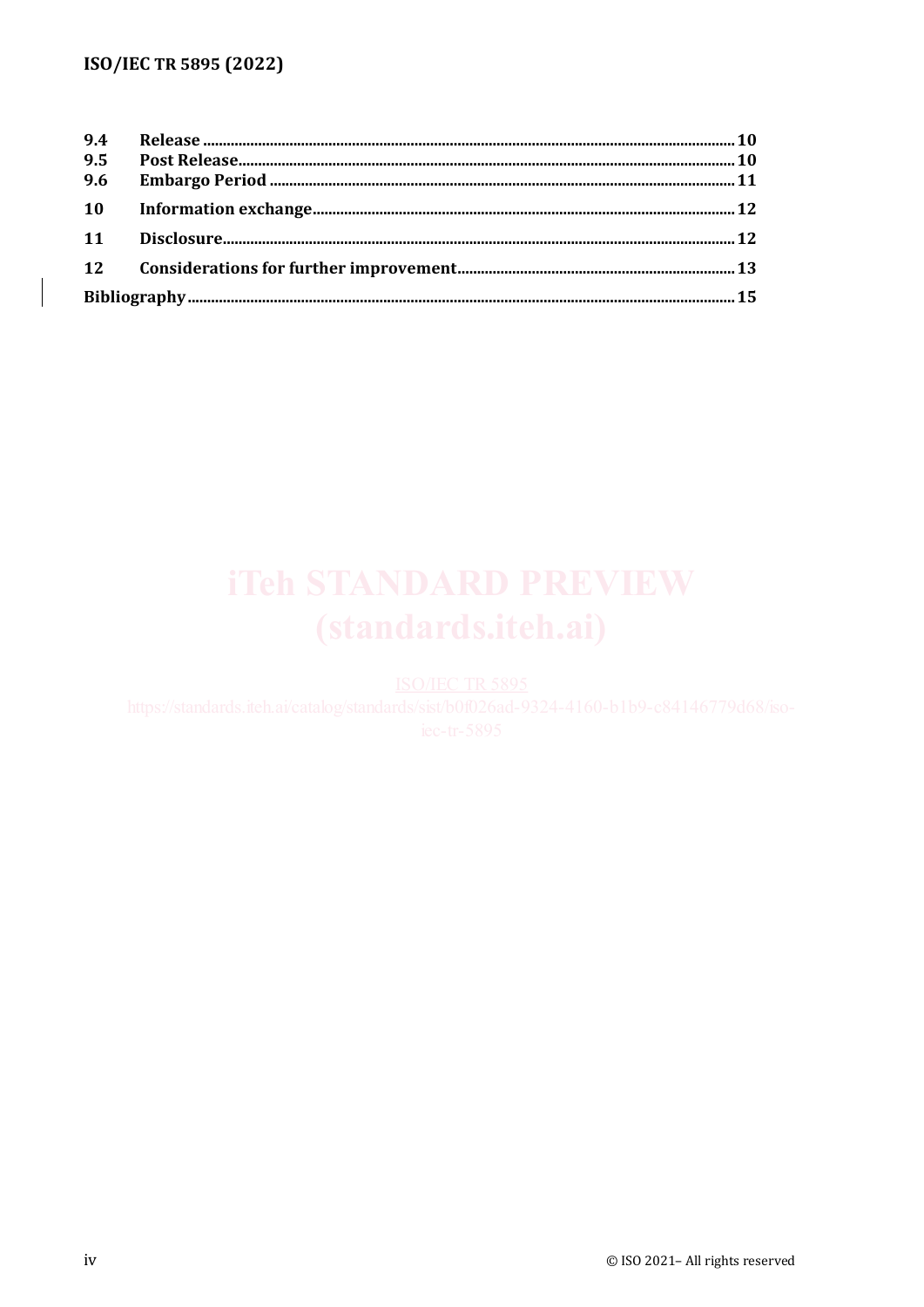# **Foreword**

ISO (the International Organization for Standardization) is a worldwide federation of national standards bodies (ISO member bodies). The work of preparing International Standards is normally carried out through ISO technical committees. Each member body interested in a subject for which a technical committee has been established has the right to be represented on that committee. International organizations, governmental and non-governmental, in liaison with ISO, also take part in the work. ISO collaborates closely with the International Electrotechnical Commission (IEC) on all matters of electrotechnical standardization.

The procedures used to develop this document and those intended for its further maintenance are described in the ISO/IEC Directives, Part-1. In particular, the different approval criteria needed for the different types of ISO documents should be noted. This document was drafted in accordance with the editorial rules of the ISO/IEC Directives, Part-2 (see [www.iso.org/directives\)](https://www.iso.org/directives-and-policies.html). or www.iec.ch/members\_experts/refdocs).

Attention is drawn to the possibility that some of the elements of this document may be the subject of patent rights. ISO shall not be held responsible for identifying any or all such patent rights. Details of any patent rights identified during the development of the document will be in the Introduction and/or on the ISO list of patent declarations received (se[e www.iso.org/patents\)](https://www.iso.org/iso-standards-and-patents.html).) or the IEC list of patent declarations received (see patents.iec.ch).

Any trade name used in this document is information given for the convenience of users and does not constitute an endorsement.

For an explanation of the voluntary nature of standards, the meaning of ISO specific terms and **For** expressions related to conformity assessment, as well as information about ISO's adherence to the World Trade Organization (WTO) principles in the Technical Barriers to Trade (TBT), see <u>www.iso.org/iso/foreword.html. In the IEC, see www.iec.ch/understanding-standards. $\%$ so-</u>

This document was prepared by Technical Committee ISO/IEC JTC-1/SC 27<u>, Information</u> *technology*, Subcommittee SC 27, *Information security, cybersecurity and privacy protection*, WG 3 "Security evaluation, testing and specification".. iec-tr-5895

Any feedback or questions on this document should be directed to the user's national standards body. A complete listing of these bodies can be found at [www.iso.org/members.html.](https://www.iso.org/members.html) and www.iec.ch/national-committees.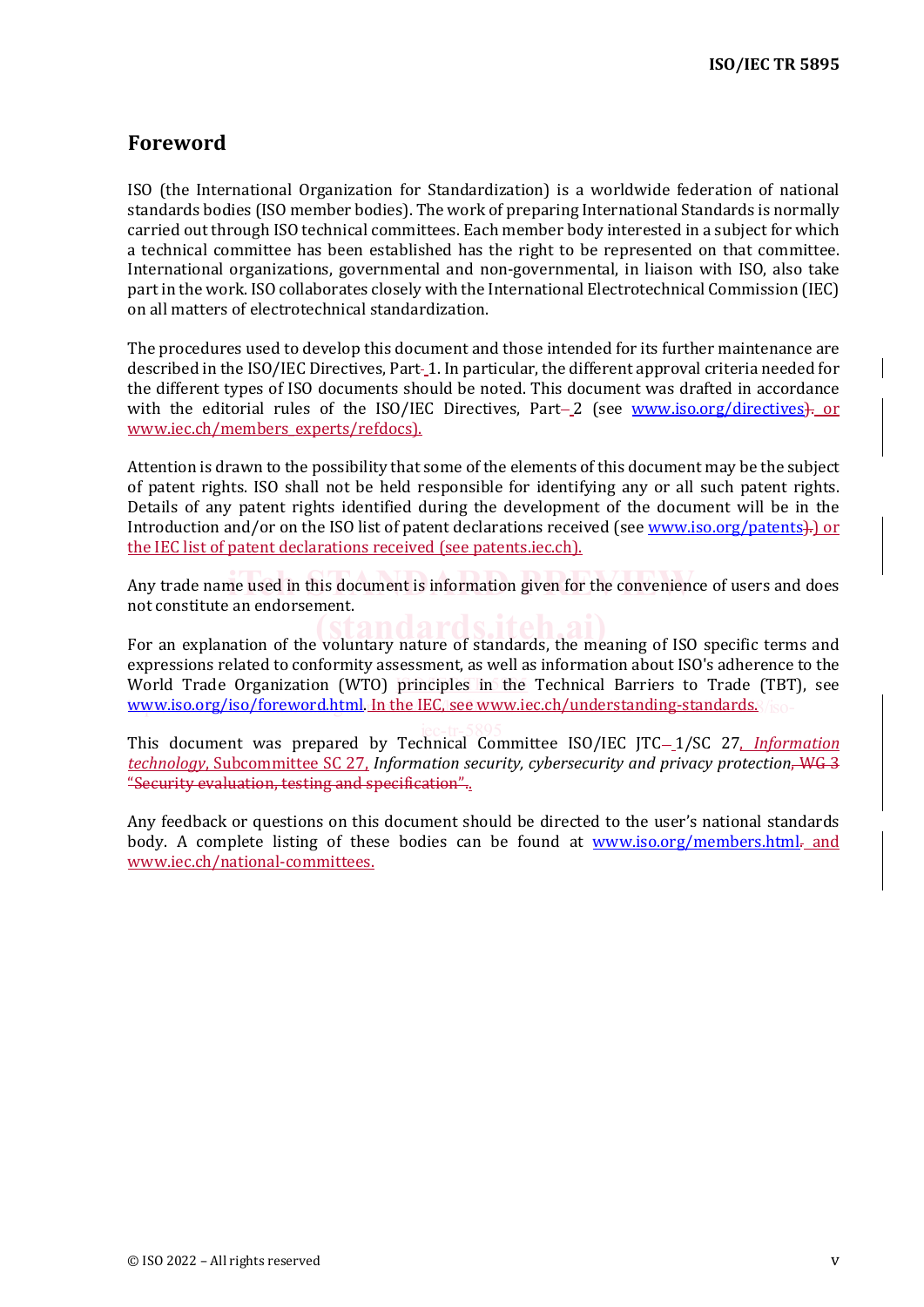# **Introduction**

Remediation of vulnerabilities in modern technology systems can vary and depend on the nature of the vulnerable component. Certain vulnerability handling efforts can require multiple ecosystem players taking action at multiple and interdependent layers within a given information and communication technology (ICT) system. Mitigation can necessitate the engagement of the broad ecosystem of stakeholders to develop, test and deploy mitigations in a manner geared to incentivize adoption by end users.

For example, a vulnerability in a widely used software library (protocol) can entail action by different ecosystem players as part of the remediation effort. As another example, a remediation development and testing for a vulnerability in a hardware component can depend on an operating system running on the hardware, and require different actions from different operating system providers. Due to these considerations, multiple vendors need to participate in remediation efforts involving certain vulnerabilities.

Yet vulnerability disclosure and handling processes as described in ISO/IEC 29147 and **ISO/IEC** 30111 focus primarily focus on processes involving one reporter and one vendor. Further discussion and considerations are necessary to explain how ISO/IEC 29147 and ISO/IEC 30111 practices apply in the context of Multi-Party Coordinated Vulnerability Handling and Disclosuremulti-party coordinated vulnerability handling and disclosure (MPCVD).

ISO/IEC 29147 and ISO/IEC 30111 standards : 2019, Clause 8 briefly and generally address, under clause 8 of ISO/IEC 30111: 2019, the complex situation of MPCVD, where a broader collaboration **iTeh STANDARD PREVIEW** within the ecosystem is needed to identify and validate vulnerabilities, develop and test mitigations and finally make them available for end users. ISO/IEC 30111 refers to these situations as "cases and finally make them available for end users. ISO/IEC 30111 refers to these situations as "cases where vendors can share vulnerability information in order to resolve the issue that involves components from multiple vendors" and provide five examples of such situations or reasons:

a) A vulnerability which was reported that affects a specific piece of software, but is caused by an issue in an underlying operating system or hardware; 1-9324-4160-b1b9-c84146779d68/iso-

iec-tr-5895

- b) Vulnerabilities in various product implementations of a flawed standard functional specification or in published algorithms;
- c) Vulnerabilities that are naturally induced by so far widely accepted development methodology;.
- $\underline{d}$  Vulnerabilities in commonly used libraries<sub>*i*-</sub>
- e) Vulnerabilities in software components that lack a current maintainer.

The MPCVD effort for a vulnerability in a technology owned and manufactured by the vendor leading the process – the coordinating vendor, or mitigating vendor manages and leads the coordination effort. The mitigating vendor (example  $a<sub>r</sub>$ ) above) -can entail different processes thanfrom one in which a broader collaboration is needed and there is no one distinct vendor of the technology (e.g<sub> $\overline{v}$ </sub> protocol-level vulnerabilities) (example examples b-) to e) above). These examples include both vendor-coordinated MPCVD and non-owner MPCVD. Recognizing MPCVD can raise unique considerations for vulnerability handling given the technical and coordination complexities. Several documents have been published to share norms and best practices in this evolving area. -These best practices continue to be developed, iterated, and improved as new challenges arise. This document builds upon these sources and refers to them.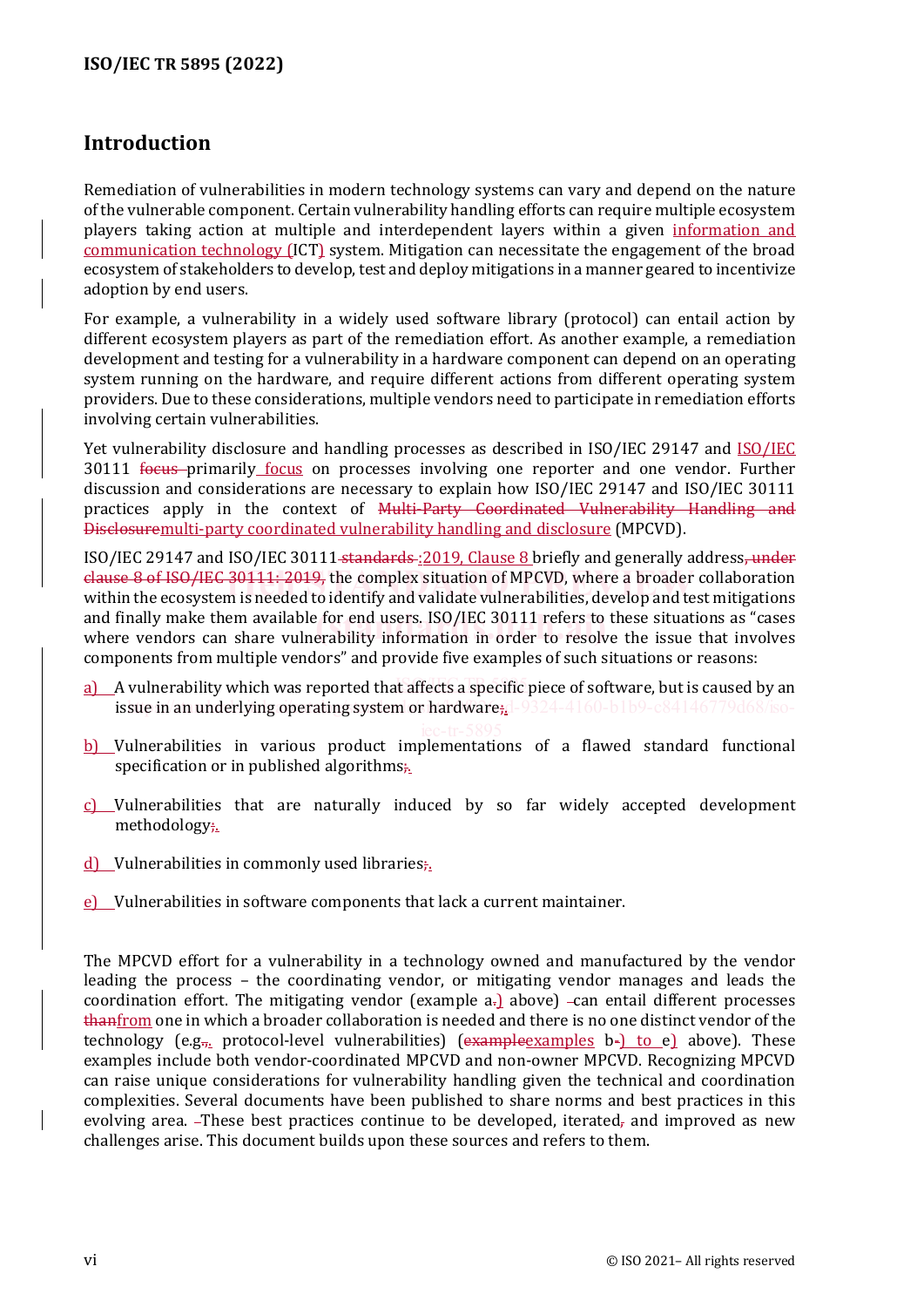The audience for this document includes, among others, the participants of the MPCVD process such as vendors (defined in clause 3.4 of ISO/IEC 29147:-2018, 3.4), maintainers, producers, developers, manufacturers, suppliers<sup>[1](#page-6-0)</sup>, installers, or providers of a product or service, coordinators (including public coordinators), reporters (e.g., security researchers), and users of information technology products and services.

# Teh STANDARD PREVIEW<br>
(standards.iteh.ai/catalog/standards/sixt/b0/026ad-9324-4160-b1b9-c84146<br>
icc-tr-5895<br>
icc-tr-5895<br> **iCombation of the code.**<br> **iPhy way of example, when the open source maintainer is leading the coor**

<span id="page-6-0"></span> $1$  By way of example, when the open source maintainer is leading the coordination effort in the non-owner MPCVD case, or as "dependent vendor", a "<del>Vendor" may</del>vendor" can also include open-source software maintainers who develop and distribute code.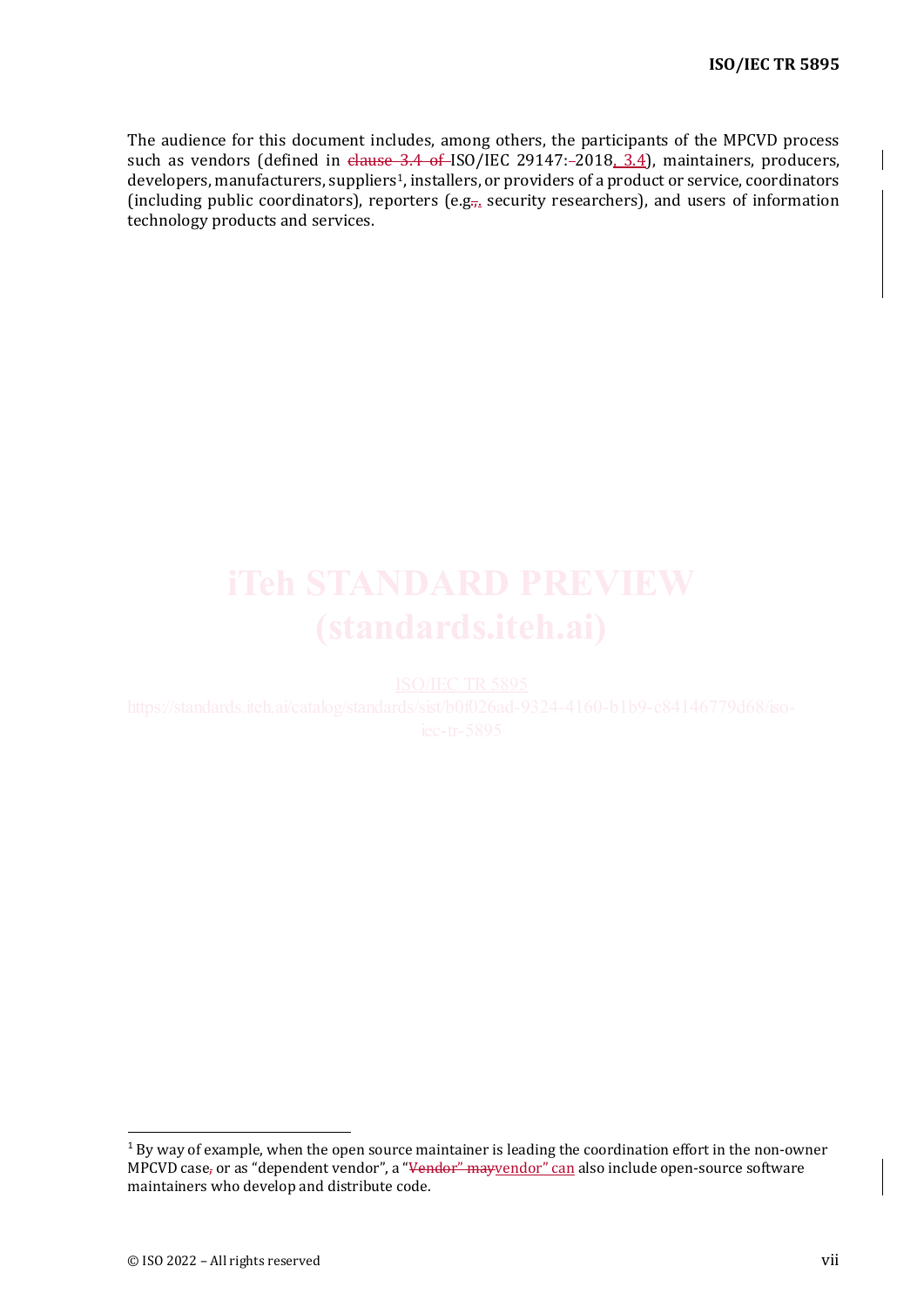<span id="page-7-0"></span>**ISO/IEC TR 5895 (:2022(E)**

Information security, cybersecurity and privacy protection —

8 COMPUTER SERVED AS A CONSTRUCTED AND THE SERVED OF SOME ASSESSMENT AND THE SERVED OF SOLUTION OF SOLUTION OF SOLUTION OF SOLUTION OF SOLUTION OF SOLUTION OF SOLUTION OF SOLUTION OF SOLUTION OF SOLUTION OF SOLUTION OF SOL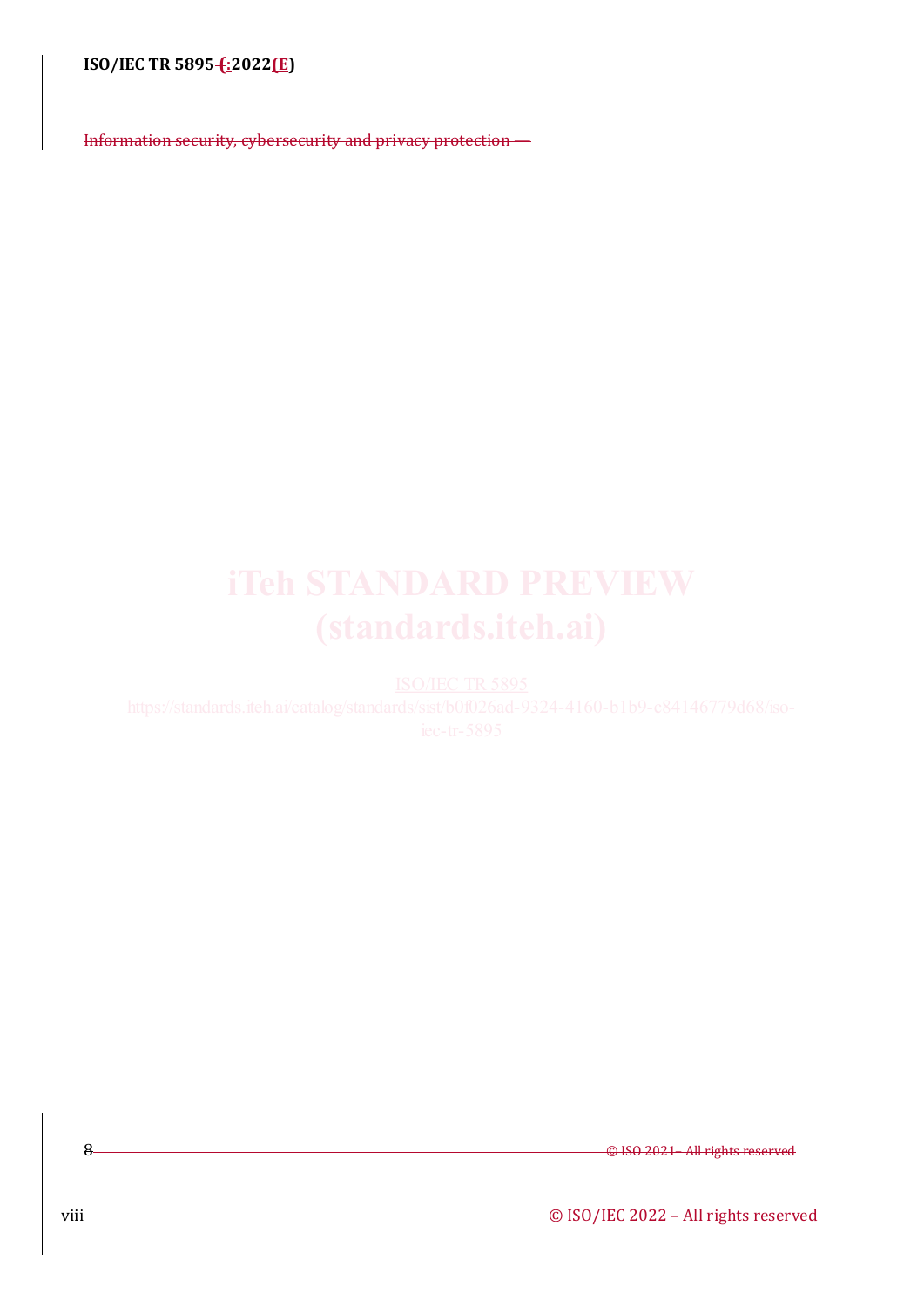# **Cybersecurity — Multi-party coordinated vulnerability disclosure and handling**

# **1 Scope**

This document clarifies and augmentsincreases the application and implementation of ISO/IEC 30111 and ISO/IEC 29147 in multi-party coordinated vulnerability disclosure (MPCVD) settings, including the evolving commonly adopted practices in this area, by articulating:

- The MPCVD lifecyclelife cycle and application of coordinated v[u](#page-7-0)lnerability disclosure (CVD) stages (Preparation, Receipt, Verification, R[em](#page-8-0)ediation  $2$  -Development, Release, Postpreparation, receipt, verification, remediation 3 development, release, post-release) in MPCVD settings.
- <u>— S</u>takeholders involved in MPCVD include users, vendors (<del>Coordinating,</del> Mitigatingcoordinating, mitigating, and Dependentdependent vendors), reporters, and Nonnon-vendor coordinators (entities defined in ISO/IEC 29147, and ISO/IEC 30111).
- The exchange of information between stakeholders during the vulnerability handling and disclosure process in a MPCVD settings. **(standards.iteh.ai)**

Clarifying the application of ISO/IEC 30111 and ISO/IEC 29147 in MPCVD settings illustrates the benefits of vulnerability disclosure processes. **ISO/IEC TR 5895** 

**2 2Normative references**

No normative references.

The following documents are referred to in the text in such a way that some or all of their content constitutes requirements of this document. For dated references, only the edition cited applies. For undated references, the latest edition of the referenced document (including any amendments) applies. The exchange of information between stakeholders during the vulnerab<br>
disclosure process in a MPCVD settings.<br>
Clarifying the application of ISO/IEC 30111 and <u>ISO/IEC</u> 29147 in MPCVD setti<br>
benefits of vulnerability discl

ISO/IEC 29147:2018, *Information technology — Security techniques — Vulnerability disclosure*

ISO/IEC 30111:2019, *Information technology — Security techniques — Vulnerability handling processes*

# **3 Terms and definitions**

For the purposes of this document, the terms and definitions given in ISO/IEC 30111 and ISO/IEC 29147 and the following apply.

 $2$  Remediation is a defined term used in ISO/IEC 30111:2019 and ISO/IEC 29147:2018, this document uses the term remediation and verb "remediate", in the context of this definition.

<span id="page-8-0"></span> $\frac{3}{3}$  Remediation is a defined term used in ISO/IEC 30111 and ISO/IEC 29147. This document uses the term "remediation" and verb "remediate" in the context of this definition.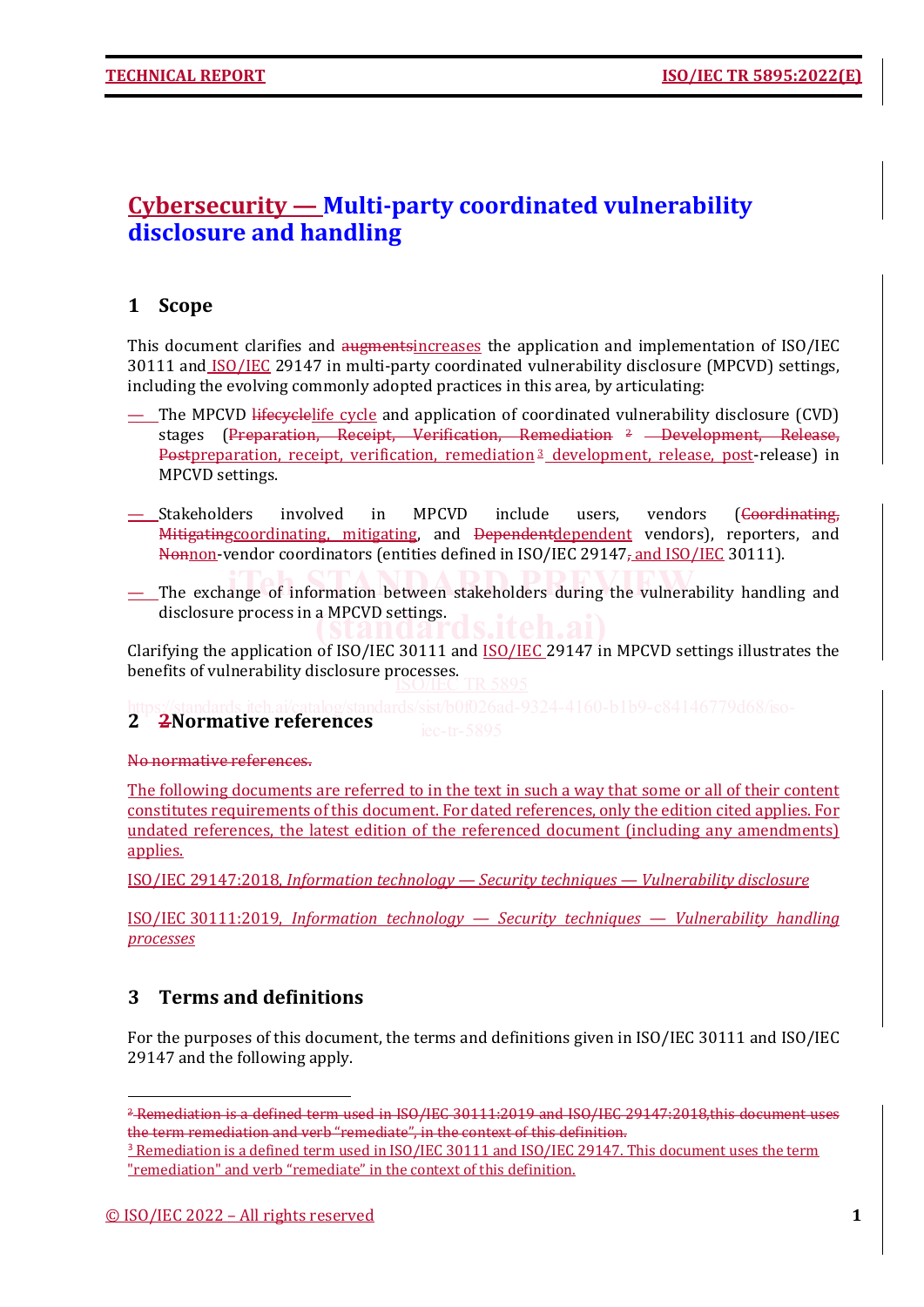ISO and IEC maintain terminologicalterminology databases for use in standardization at the following addresses:

| $-$ ISO                                        | ')nline | browsing | platform: | available |  |  |  |
|------------------------------------------------|---------|----------|-----------|-----------|--|--|--|
| https://www.iso.org/obphttps://www.iso.org/obp |         |          |           |           |  |  |  |

— IEC Electropedia: available at http://www.electropedia.org[/https://www.electropedia.org/](https://www.electropedia.org/)

## **4 Concepts**

## **4.1 General**

MPCVD processes are generally based on two concepts: (1) when security vulnerabilities arise, vendors work quickly, collaboratively, and effectively to mitigate the vulnerabilities, and (2) all involved parties (which includes the various entities working on the mitigations and the reporters who discovered or reported the vulnerabilities, if applicable) simultaneously take steps to decrease the risk that information about the vulnerabilities becomes publicly available before mitigations are available, in order to protect end users.

The implication for MPCVD is that processes can take a longer period than in other environments (such as traditional CVD processes involving one entity in the handling processes) to fully develop, (such as traditional CVD processes involving one entity in the nanuling processes) to fully develop,<br>validate and deploy mitigations while information concerning the vulnerability is simultaneously<br>lient in earlidance (oft kept in confidence (often termed, "embargo") to protect end users from potential exploitation. The embargo period is during the vulnerability handling process but prior to public disclosure, during which information concerning the vulnerability is kept in confidence and only shared with entities necessary for the remediation development process. Similar to other CVD processes, MPCVD processes rely on the notion that information concerning the vulnerability is generally publicly disclosed only after mitigations are available to end users.

The MPCVD effort for a vulnerability in a technology owned and manufactured by the vendor leading the process can entail different processes thanfrom one in which a broader collaboration is needed and there is no one distinct vendor of the technology (e.g., protocol-level vulnerabilities).

MPCVD processes, generally include a higher level of complexity and involvement by a wide range of stakeholders in the various stages of CVD, as illustratedshown in figure Figure 1. For example, generally the MPCVD process cases where there is a security vulnerability affecting hardware often requiresneed broader collaboration within the ecosystem. Mitigation of vulnerabilities in hardware– can require acting at multiple and interdependent layers within a given computing system. This, in turn, can necessitate the engagement of a larger number of third-party participants to develop, test and deploy mitigations in a manner most likely to incentivize adoption by end users. Mitigation of a hardware vulnerability can require updates to processor microcode and/or firmware, as well as interdependent updates to the operating system software or other system software. These updates are then delivered to end-users through multiple channels, including Operating Systemoperating system (OS) and virtualization vendors, Cloud Service Providerscloud service providers (CSP) or Original Equipment System Manufacturersoriginal equipment system

**2** © ISO 2022– All rights reserved